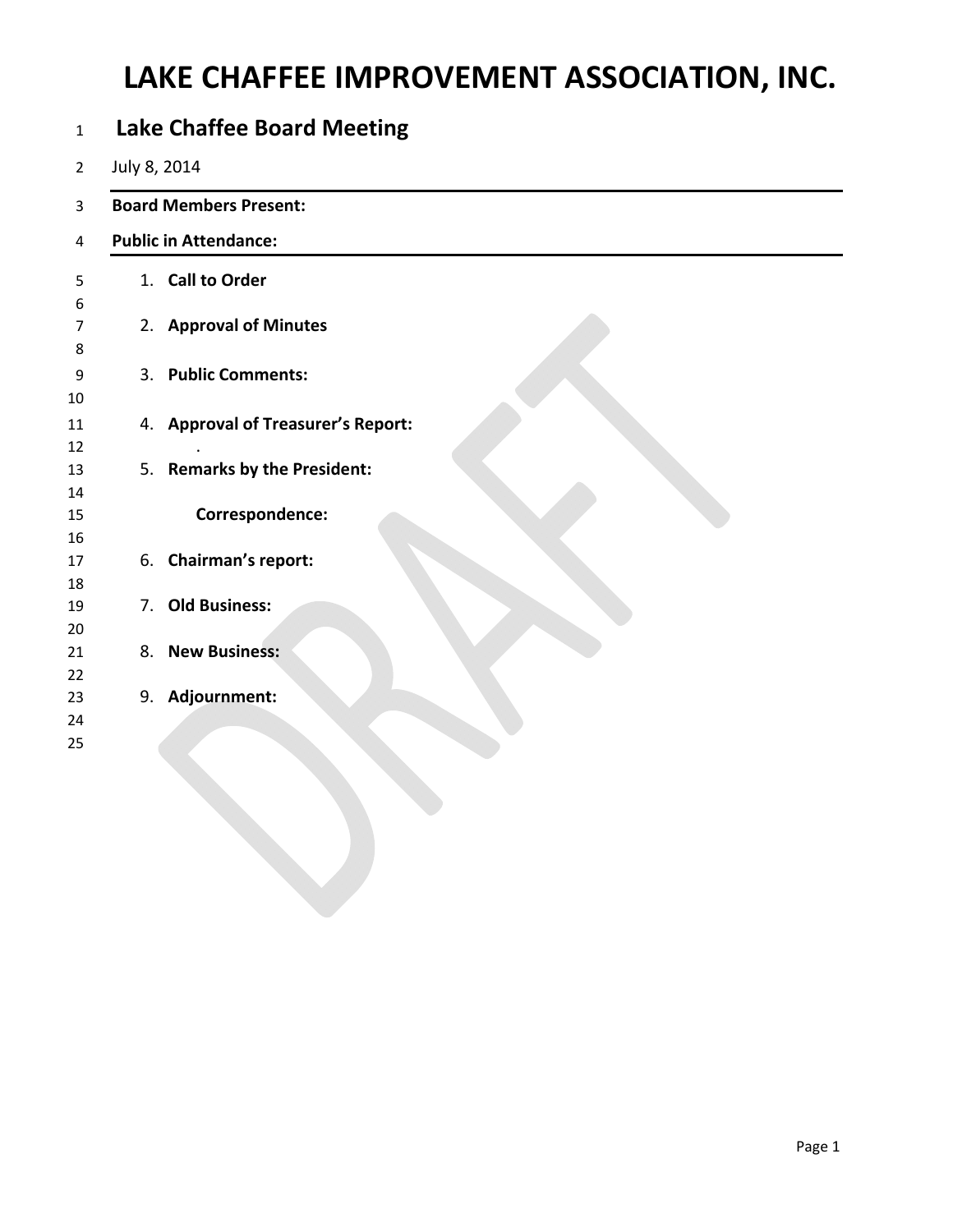# **LAKE CHAFFEE IMPROVEMENT ASSOCIATION, INC.**

### **Lake Chaffee Board Meeting**

#### July 9, 2014

| Board Members Present: Ivan Wasko; Kenneth Garee; Kari Olson; Robert Corriveau; Jacqueline<br>Kennedy; Carol Natitus; and Steve Spangle.                                                                                                                                                               |
|--------------------------------------------------------------------------------------------------------------------------------------------------------------------------------------------------------------------------------------------------------------------------------------------------------|
| Public in Attendance: Ralph Sherman; Patrick Kelly and his son Patrick Kelly                                                                                                                                                                                                                           |
| 1. Call to Order: Ivan Wasko called the meeting to order at 6:45 pm.                                                                                                                                                                                                                                   |
| 2. Approval of Minutes: Kari Olson made a motion, seconded by Robert Corriveau, "to<br>accept the minutes as corrected." The motion passed with no objections.                                                                                                                                         |
| 3. Public Comments: Patrick Kelly is considering purchasing property in the Lake Chaffee<br>Association. He had several questions for the Board. A general discussion followed.                                                                                                                        |
| 4. Approval of Treasurer's Report: Kari Olson made a motion, seconded by Robert<br>Corriveau, "to accept the treasurer's report as presented" The motion passed with<br>no objections.                                                                                                                 |
| Ken Garee reported he was receiving a number of calls from individuals, several<br>quite demanding, with questions regarding tax procedures and other issues. It was<br>recommended he inform these callers to refer their questions or issues in writing to<br>the LCIA Board.                        |
| Kari Olson made a motion, seconded by Robert Corriveau, "to hire Attorney Joan<br>Paul to review the Charter as it relates to how we tax members." The motion passed<br>with no objections.                                                                                                            |
| 5. Remarks by the President: Ivan Wasko told the board the June annual meeting was not<br>held because there was no quorum and asked everyone make an effort to attend<br>the next annual meeting on July 20, 2014, at 2:00 pm.                                                                        |
| The Poker Run has held and generated \$147.00 for the LCIA. It was won by Linda<br>Parent. The door prize was won by Phil Cody. This is a great way for members to<br>meet their neighbors, have fun and possibly win some money. In the future the fee<br>for the Poker Run will be \$10.00 per hand. |
| Ivan and the entire Board extend their thanks and appreciation to all of the Boat<br>Dock Sponsors.                                                                                                                                                                                                    |
| As a result of inclement weather the Boat Parade was postponed from the July $4th$ to<br>July 5 <sup>th</sup> . Seventeen boats participated.                                                                                                                                                          |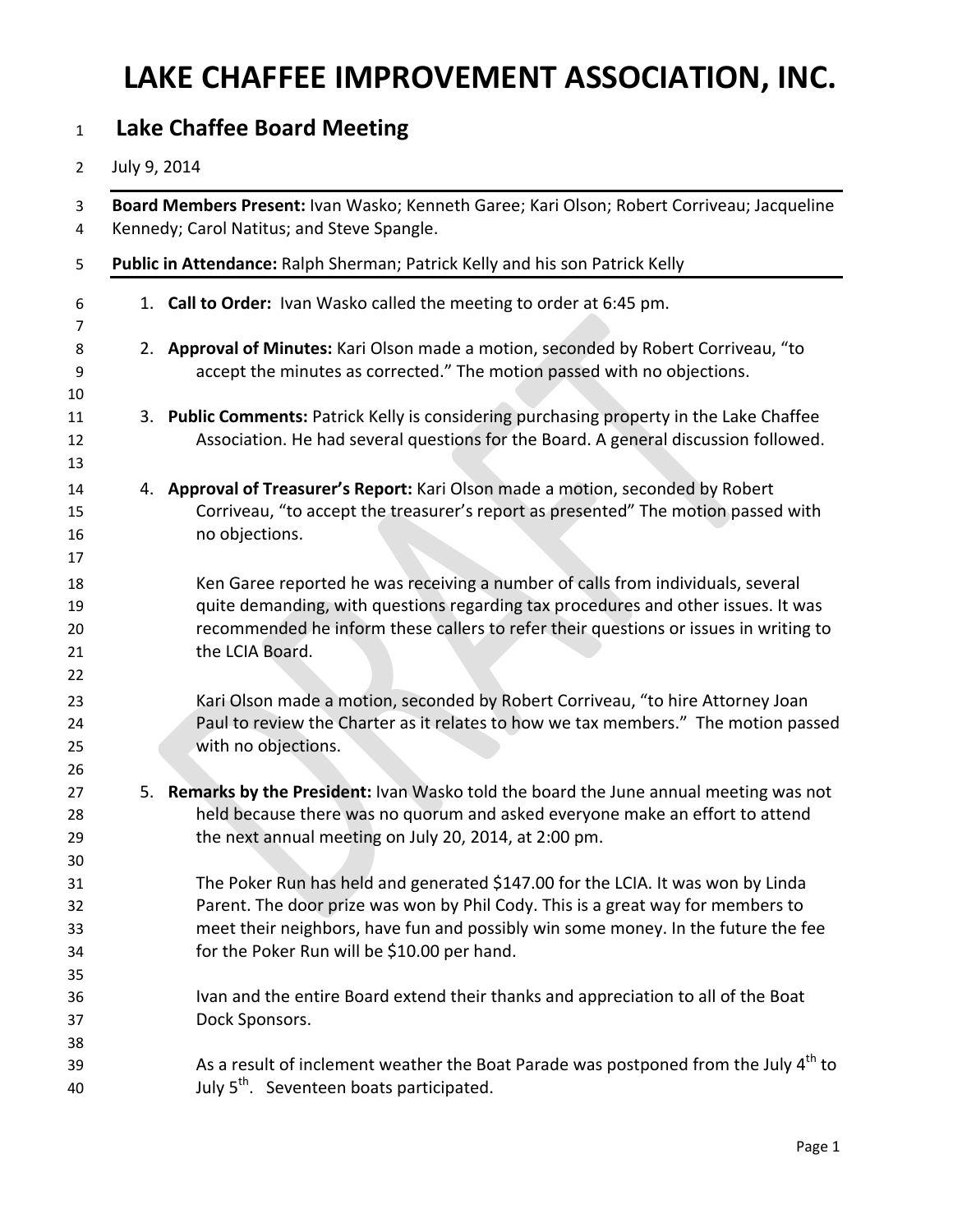# **LAKE CHAFFEE IMPROVEMENT ASSOCIATION, INC.**

| 41 |    |                                                                                       |
|----|----|---------------------------------------------------------------------------------------|
| 42 |    | Ivan and the entire Board want to extend their thanks and appreciation to Gerald      |
| 43 |    | Dufresne and his son for rotor tilling the Main Beach and to Ralph Garazola for       |
| 44 |    | mowing the grass at the Meeting Hall.                                                 |
| 45 |    |                                                                                       |
| 46 |    | Correspondence: No correspondence had been received.                                  |
| 47 |    |                                                                                       |
| 48 |    | 6. Chairman's report:                                                                 |
| 49 |    | Dam Chairman, Kari Olson, reported she had contacted someone to look at the tree      |
| 50 |    | leaning near the spillway. It will be inspected it in the near future.                |
| 51 |    |                                                                                       |
| 52 |    | Environmental Chairman, Ralph Sherman, reported the lake water was tested in          |
| 53 |    | June. (Additional testing will be done in July and August.) Test results were good    |
| 54 |    | with levels well below what is considered acceptable. Weeds have begun to appear      |
| 55 |    | in the water. Everyone who sees any floating debris is asked to please remove it.     |
| 56 |    | This will assist in keeping the lake clean and is appreciated by all.                 |
| 57 |    |                                                                                       |
| 58 |    | Road Chairman, Ivan Wasko, reported Doug Hartman would be replacing the               |
| 59 |    | crushed pipe and retaining wall on Union Drive. Mr. Hipsky graded Union and Maple     |
| 60 |    | Drives and had widened them when possible. Gerald Dufresne and his son will           |
| 61 |    | grade Deerfield and Squirrel Hill Drives.                                             |
| 62 |    |                                                                                       |
| 63 | 7. | <b>Old Business:</b>                                                                  |
| 64 |    | Reminder: Monday, July 14, 2014, the Town of Ashford Planning and Zoning              |
| 65 |    | Commission will be meeting at 7:00 pm to discuss zoning changes. These changes        |
| 66 |    | include the proposed new zoning regulations relating to Wind Tower Regulations.       |
| 67 |    |                                                                                       |
| 68 |    | 8. New Business:                                                                      |
| 69 |    | The July 20, 2014, LCIA Annual meeting will include the election of officers and      |
| 70 |    | directors. The following positions will be expiring:                                  |
| 71 |    | President; Vice-President; Treasure; Secretary;                                       |
| 72 |    | Three year terms expiring for Kari Olson and Jacqueline Kennedy;                      |
| 73 |    | Remaining two year term of position resigned by Jason Sherman;                        |
| 74 |    | Three, one year term, for alternate Board members presently held by Peter Popavycz,   |
| 75 |    | Christine Davis and Robert Davis.                                                     |
| 76 |    |                                                                                       |
| 77 |    | This represents a total of 4 officers, 3 directors and 3 alternate director positions |
| 78 |    | that will need to be filled.                                                          |
| 79 |    |                                                                                       |
| 80 |    | 9. Adjournment:                                                                       |
| 81 |    | Ivan Wasko adjourned the meeting at 9:07 pm.                                          |
| 82 |    |                                                                                       |
| 83 |    |                                                                                       |
|    |    |                                                                                       |